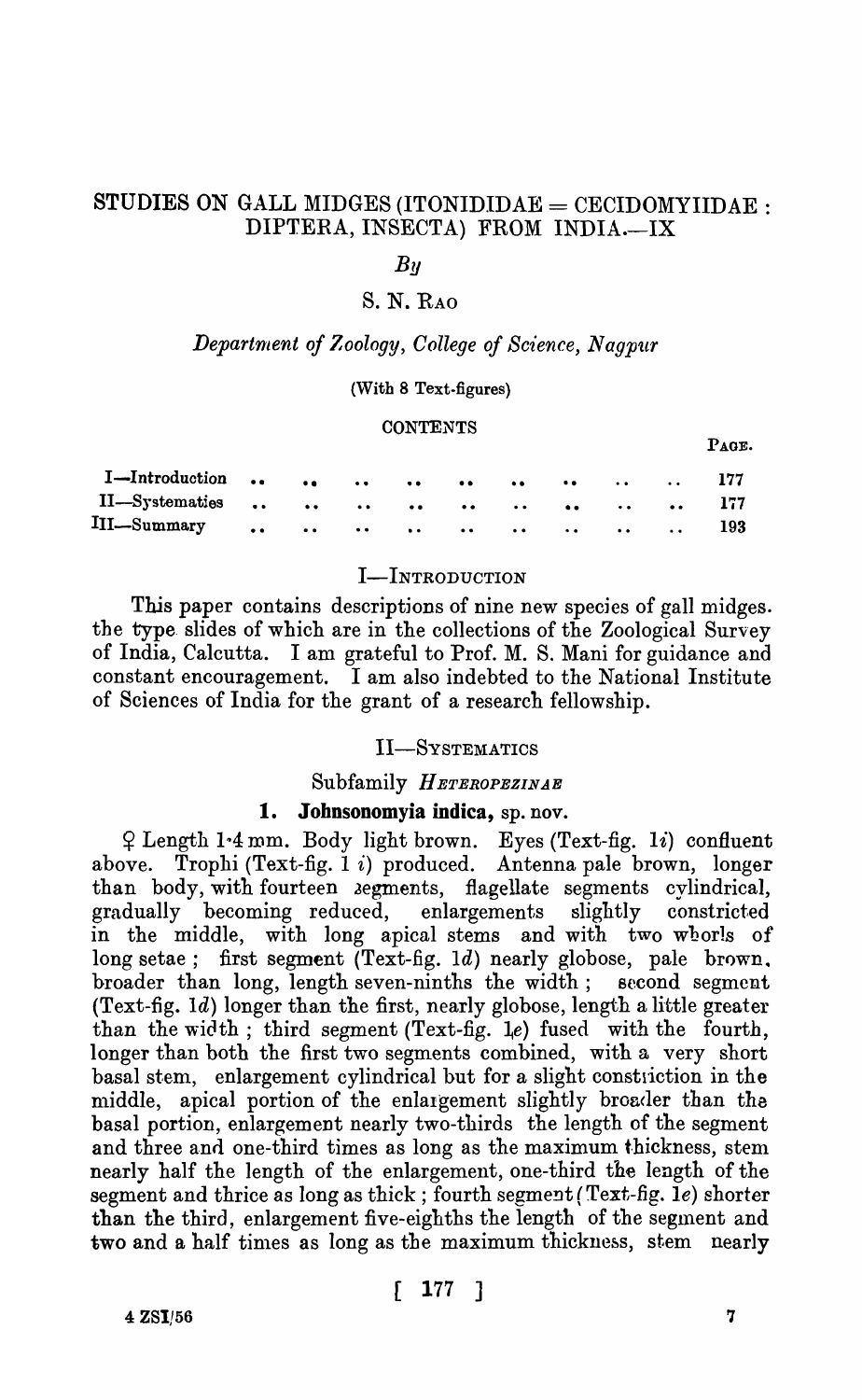one-third the length of the segment, length nearly three and a half times the median thickness; segments nine and ten as in figure 1g; thirteenth segment (Text-fig. *Ie)* cylindrical, longer than the terminal, enlargement not constricted in the middle, as is the case in the basal segment, length two and two-fifths the thickness, stem slender, seventwelfths the length of the enlargement and nearly five and a half times as long as thick; terminal segment (Text-fig. Ie) with a small knob, enlargement slightly longer than that of the penultimate segment.



TEXT-FIG. *L-Johnsonomyia indica,* sp. nov.

 $(a)$ . Claw.  $(b)$ . Wing.  $(c)$ . Terminal two antennal segments.  $(d)$ . First two antennal segments. (e). Third and fourth antennal segments.  $(f)$ . Palpi. (g). Ninth and tenth antennal segments. (h). Ovipositor. (i). Head.

cylindrical, without a constriction, length nearly thrice. the thickness, knob one-third the length of the enlargement. Palpi (Text-fig. 1f) quadriarticulate, very sparsely setose, pale yellow,. first segment shortest of all, nearly glohose, length one and one-fourth the maximum thickness at the apical third; second segment a little over twice the length of the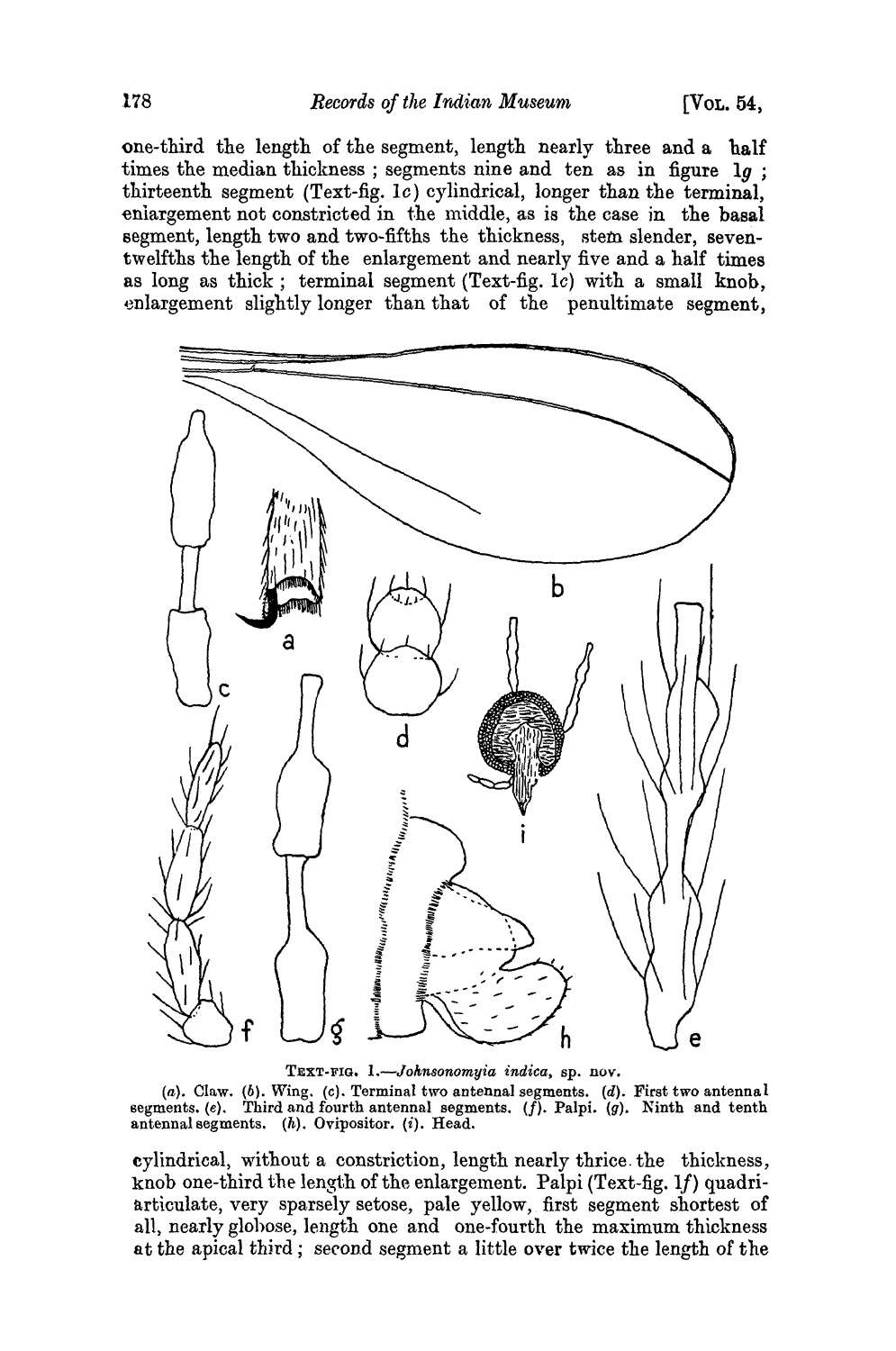first, nearly cylindrical, slightly narrowed towards the apex, length two and three-fourths the maximum thickness; third segment very slightly shorter than the second, elongate oval, length two and Gue-rourtly times the maximum thickness; fourth segment cylindrical, slightly shorter and slender than the third segment, length three and two-thirds the maximum thickness in the middle. Mesonotum yellowish-brown : scutellum and postscutellum lighter. Halteres pale yellow. Abdomen yellowish brown. Wing (Text-fig. *1b)* hyaline, length two and one-third the width, with three long veins, costa interrupted at its union with vein  $R_5$ , vein  $R_5$  distinct but faint, at nearly right angles to vein  $R_1$ , vein  $R<sub>5</sub>$  slightly curved and reaching the wing margin well beyond the apex, vein  $M_4$ -m-Cu simple. Legs long, pale brown, moderately hairy, metatarsus slightly shorter than the fifth tarsal segment. Claw hairy, metatarsus slightly shorter than the fifth tarsal segment. (Text-fig. la) simple, curved at right angles. Empodium half the length of claw. Ovipositor (Text-fig. *Ih)* slightly exserted, terminal lobes oval.

 $Holtype: 1 \nsubseteq$  on slide labelled "At light, Aizaz Manzil, Agra, S. N. Rao ColI., 10-9-1950 "

# 2. Haplusia elliptica, sp. nov.

 $Q$  Length 1.2 mm. Body yellowish-black. Eyes confluent above. Antenna pale brown, slightly shorter than body, with fourteen segments, flagellate segments cylindrical, gradually becoming reduced, slightly constricted in the middle, with long apical stems and with two whorls {)f long setae; first segment not visible in the preparation; second segment globose, whitish-yellow, length nearly equal to the width; third segment (Text-fig. 2f) confluent with the fourth and very elightly longer than the latter, with a very small basal stem, enlargement slightly narrower in the middle than at the apecies, two-thirds the length of the segment and two and two-thirds as, long as thick, apical portion of the enlargement slightly broader than the basal portion, stem nearly onefourth the length of the segment, two and a half times as long as thick ; fourth segment (Text-fig. *2f)* very slightly shorter than the third, enlargement slightly narrowed in the middle, apical portion very slightly broader than the basal portion, rest of the details as those of the preceding segment; sixth segment shorter than the fourth, enlargement nearly cylindrical, basal and apical portions of the enlargement nearly of the same thickness, length nearly two-thirds the segment and twice as long as thick, stem less than half the length of the segment and three and a half times as long as thick; seventh and eighth segments as in figure  $2h$ ; ninth segment slightly shorter than the sixth, enlargement nearly cylindrical, length nearly twice the thickness, sterr nearly half the length of the enlargement and twice as long as thick; eleventh segment (Text-fig. 2g) nearly similar in all proportions to the ninth segment; twelfth segment as in figure  $2q$ ; penultimate segment (Text-fig.2e) shorter than the terminal segment, enlargement nearly cylindrical, length twice the thickness with a stem of nearly half the length of the enlargement; terminal segment (Text-fig. 2e) with a knob of nearly one-third the length of the segment, longer than the penultimate, enlargement nearly cylindrical, length nearly thrice the thickness, length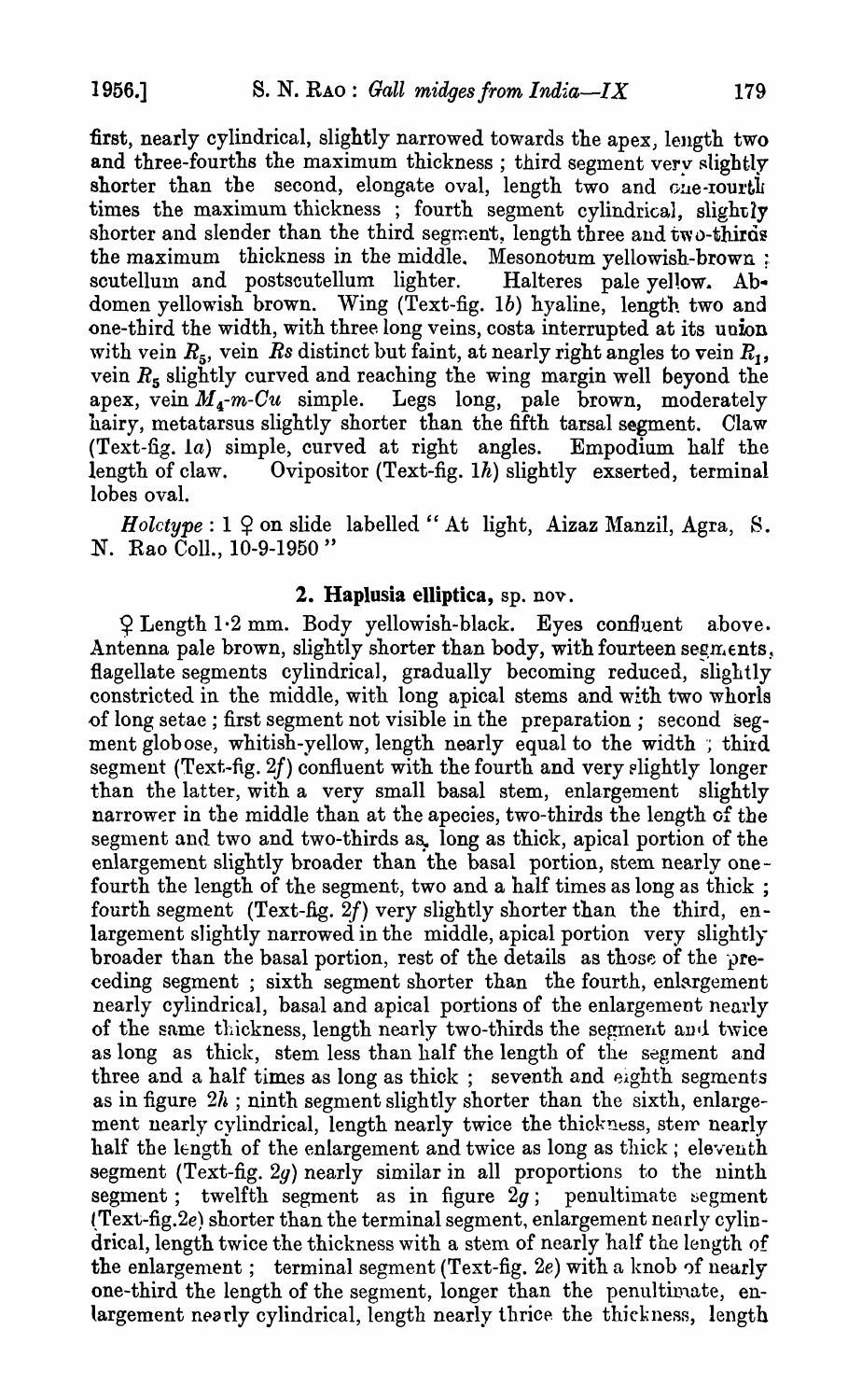of knob thrice its own thickness. Palpi (Text-fig. 2d) short, pale yellow, quadriarticulate, moderately hairy, first segment shortest, nearly globose, length a little over maximum thickness; second segment longer than- the first, nearly twice as long as the first and also twice as long as thick; third segment nearly equal to'the second but slender, length two and onethird the maximum thickness; fourth segment longest of all. Mesonotum yellowish-brown; scutellum and postscutellum lighter. Abdomen yellowish black. Halteres pale yellow. Wing (Text-fig. *2a)* hyaline, length nearly two and two-thirds the width, vein *Rs* faint, costa interrupted at



TEXT-FIG. 2.-Haplusia elliptica, sp. nov.

(a). Wing. (b). Ovipositor. (c). Claw. (d). Palpi. (e). Terminal two antennal segments.  $(f)$ . Third and fourth antennal segments.  $(g)$ . Eleventh and twelfth antennal segments.  $(h)$ . Seventh and eighth antennal segments.

its union with vein  $R_5$ , the latter reaching the margin well beyond the apex, vein  $M_{\lambda}$ -m-Cu forked. Legs long, whitish-yellow, moderately hairy, metatarsus slightly shortsr than the terminal tarsal segment. Claw (Text-fig. 2c) simple, bent at right angles. Empodium nearly equal to the claw. Ovipositor (Text-fig.  $2b$ ) moderately hairy, exserted, lamellae elliptic.

 $Holype: 1 Q$  dissected and mounted on slide labelled "At light, Research Laboratory, St. John's College, Agra. S. N. Rao Coll., 10-9-1949"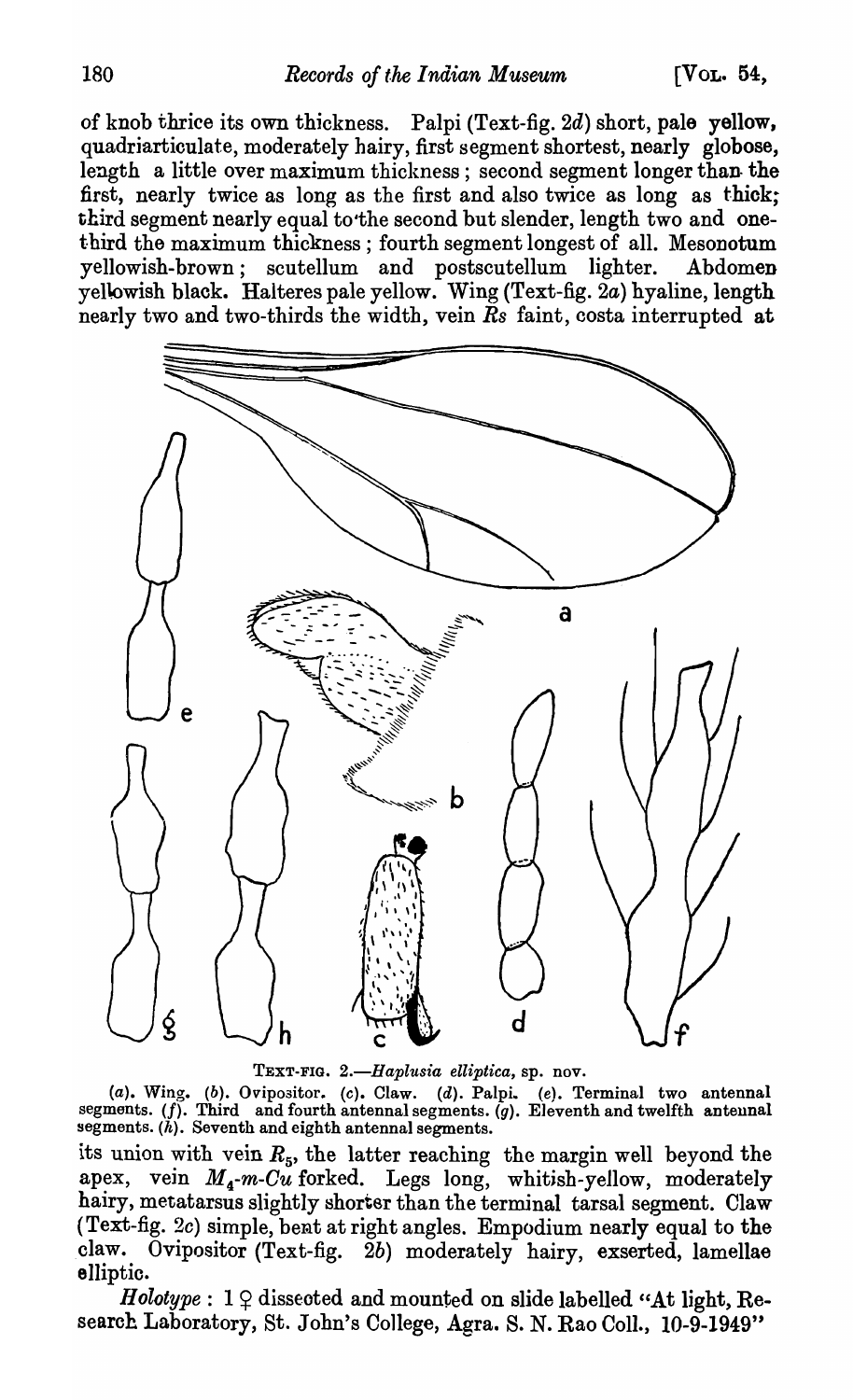This species closely resembles *H. longipalpia* Rao<sup>1</sup> and its position along with other Indian species is shown in the following key:

#### *Key to species*

|       | 1. Palpi short ; flagellate antennal segments with short<br>stems; third and fourth antennal segments equal<br>in length | <i>hrevipalpia</i> Rao |
|-------|--------------------------------------------------------------------------------------------------------------------------|------------------------|
|       | Palpi long; flagellate antennal segments with long<br>stems                                                              |                        |
|       | 2. Third antennal segment shorter than the fourth; empo-<br>dium shorter than claw                                       | longipalpia Rao        |
| Third | antennal segment longer than the fourth;<br>empodium nearly as long as the claw; ovipositor<br>lobes elliptic            | elliptica, sp. nov.    |

#### 3. Neohaplusia inaequipalpis,  $sp. nov.$

<sup>~</sup>Length 1·4 mm. Body brown to yellowish-brown. Eyes confluent above. Antenna light brown, longer than body, with fifteen segments; flagellate segments cylindrical with apical stems; first and second segments not clear in the preparation; third segment (Text-fig. 3a) confluent with and equal in length to the fourth, with a very short basal stem, basal portion of enlargement slightly narrower than the apical portion, length nearly two-thirds the segment and two and one-third times the maximum thickness, stem nearly half the length of the enlargement and twice as long as thick ; fourth segment (Text-fig. *3a)* similar in all essential details to the third; penultimate segment ('fext-fig. 3c) slightly longer than the terminal, enlargement nearly half the length of the segment and twice as long as thick, stem nearly half the length of the segment and as long as the enlargement, length five times the thickness: terminal segment (Text-fig. 3c) with a knob of nearly half the length of the segment, enlargement two and one-third times as long as thick, knob nearly thrice as long as thick. Palpi (Text-fig. 3b) long, quadriarticulate, pale yellow, sparsely setose, first segment eylindrical, shortest of all, length one and a half times the thickness, second segment twice the length of the first and two and a half times its own thickness, nearly cylindrical, third segment shorter than the second, length two and one-third the thickness, fourth segment longest of all, cylindrical, length nearly four times the thickness. Mesonotum dark brown; scutellum and postscutellum lighter. Abdomen yellowishbrown. Wing hyaline, two and a half times as long as broad, vein *Rs* distinct, costa interrupted at its union with vein  $R_5$ , the latter slightly curved and joining the wing margin beyond the apex, vein  $M_{4}$ -m-Cu forked. Halteres pale yellow. Legs long, hairy, metatarsus one and Halteres pale yellow. Legs long, hairy, metatarsus one and one-third the length of the fifth tarsal segment, second tarsal segment longest of all. Claw (Text-fig. 3d) bifid basally, empodium one-third the length of the claw. Ovipositor triarticulate, rlightly exserted.

<sup>&</sup>lt;sup>1</sup> Rao, S. N., *Indian J. Ent.*, New Delhi, 11, p. 112 (1949).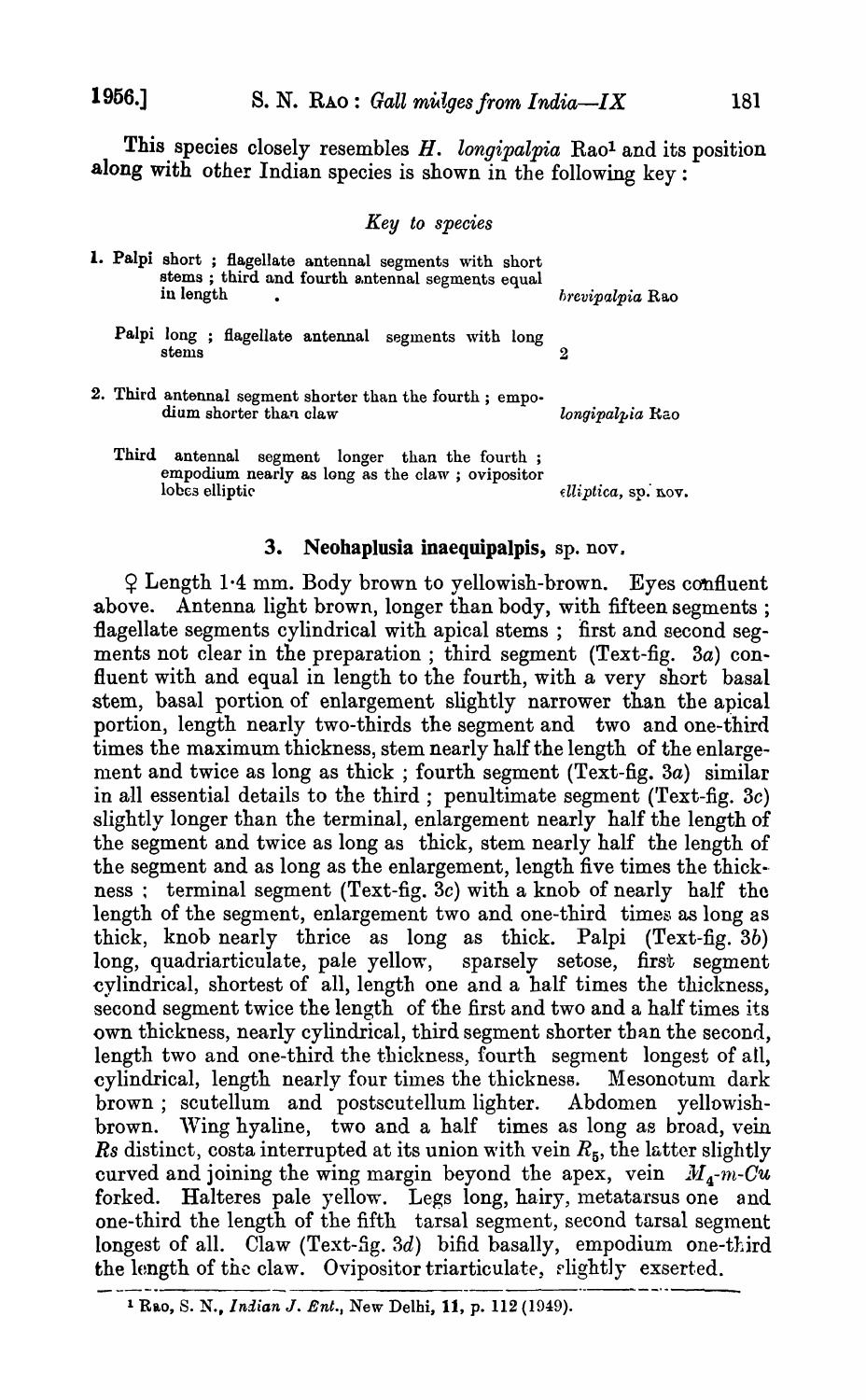$Holype: 1 \triangleq$  on slide labelled "At light, Aizaz Manzil, S. N. Rao Coll., Agra, 27-9-1949"

This species closely resembles *Neohaplusia neohaplusia* Rao1, but is easily separated by the differences in the antennal and palpal segments and empodium being only one-third the length of the claw. The relation of this species with other known species is shown in the following key:



TEXT-FIG. *3.-N eohaplusia inaequipalpi8,* sp. nov.

(a). Third and fourth antennal segments. (b). Palpi. (c). Terminal two antennal segments.  $(d)$ . Claw.

#### Key to species

- 1. Antenna less than the length of the body . . . . 2 Antenna greater than the length of the body, third and fourth antennal segments equal to each other in length ; terminal palpal segment longer than the third ; metatarsus longer than the fifth tarsal segment.
- 2. Antenna slightly more than half the length of the body; third antennal segment slightly shorter than the fonrth ; terminal two palpal segments equal in length; metatarsus equal to the fifth tarsal seg-<br>ment; empodium three-fourths the claw agraensis Rao

segment. • • *inaequipalp'is,* sp. nov.

### <sup>1</sup> Rao, S. N., *Indian J. Ent.*, New Delhi, 11, p. 114 (1949).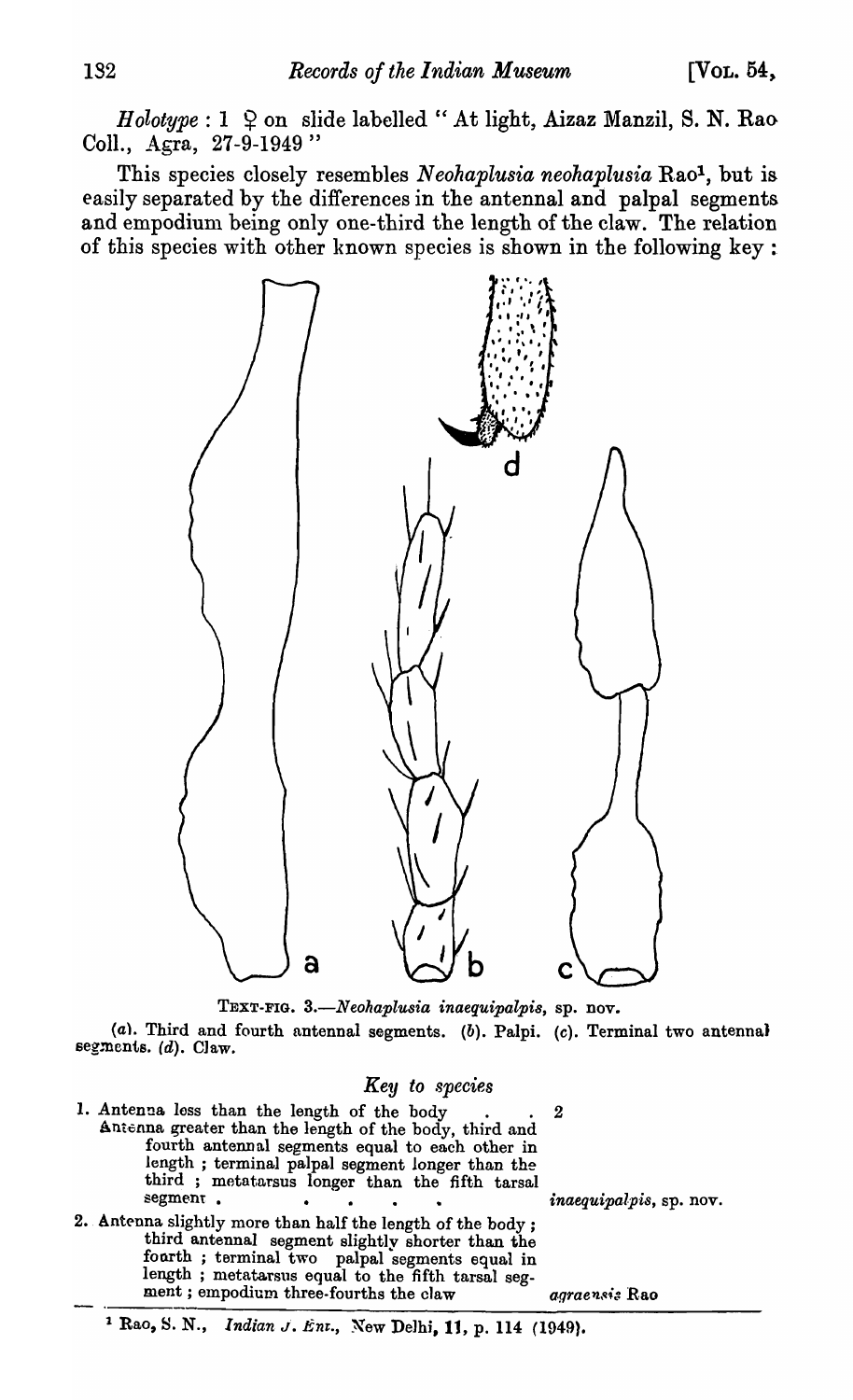Antenna half the length of the body ; third antennal segment longer than the fourth; terminal palpal segment shorter and slenderer than segment shorter and slenderer than the penultimate ; metatarsus half the length of the fifth tarsal segment; empodium shorter than claw  $neohaplusia$  Rao

# Subfamily *ITONIDINAE* Tribe Lasiopterini

### 4. Lasioptera orientalis, sp. nov.

 $\Omega$  Length 1.2 mm. Body yellow. Eyes confluent above. Antenna yellowish-brown, nearly as long as the body, with sixteen sessile and cylindrical segments, flagellate antennal segments gradually becoming reduced, with scattered hairs; first segment yellow, obconical, length slightly less than the maximum width at the apical three-fourths; second segment yellow, broader than long, maximum width one and one-fourth the length; third segment confluent with the fourth, with a very short basal stem, length of the enlargement nearly one and onethird the thickness; fourth segment nearly as long as the third, enlarge· ment a little less than one and a half times the thickness; penultimate segment equal to terminal, nearly globose, length a little more than the thickness; terminal segment similar in all essential details to the penultimate but slightly slender. Palpi quadriarticulate, long, pale yellow, moderately hairy, first segment nearly oval, shortest of all, length nearly equal to the maximum thickness ; second segment two and one-fourth times the length of the first, nearly cylindrical, wider at base than at apex, length three and one-eighth times the maximum thickness; third segment longer but slenderer than the second, cylindrical, ends slightly tapering, length nearly three times the maximum thickness; terminal segment similar in all essential details to the third but slightly slender. Mesonotum brown; scutellum and postscutellum lighter. Halteres pale yellow. Wings hyaline, length two and one-third times the width, costa slightly scaled and interrupted at its union with vein R*5,* the latter not reaching the tip of the wing but ending in the distal third, vein  $M_4$ -m-Cu forked. Legs long, hairy, pale yellow, metatarsus shorter than the terminal tarsal segment. Claw bifid, slender, evenly curved, empediam nearly half the length of the claw. Ovipositor exserted.

*Holctype*:  $1 \nsubseteq \ncong$  slide labelled "At light, Bishop French Hostel, S. N. Rao Coll., Agra, June 1949"

This species closely resembles *Lasioptera indica* Rao<sup>1</sup>, but is easily distinguished from it in the antenna being equal to the length of the body, in the different proportions of the palpal and antennal segments and in the differences in the wing. The relationship of this species with other Indian species is shown in the appended key:

*Key to species* 

1. Abdomen brown or black; antennal segments eighteen or more  $2$ Abdomen not as above; antennal segments less than

eighteen 5 than  $\frac{5}{1}$ 

lRao S. N.\ *Pror.. R. ent. Soc. Lond.,* London, 21, p. 50 (1P52).

یند بن ب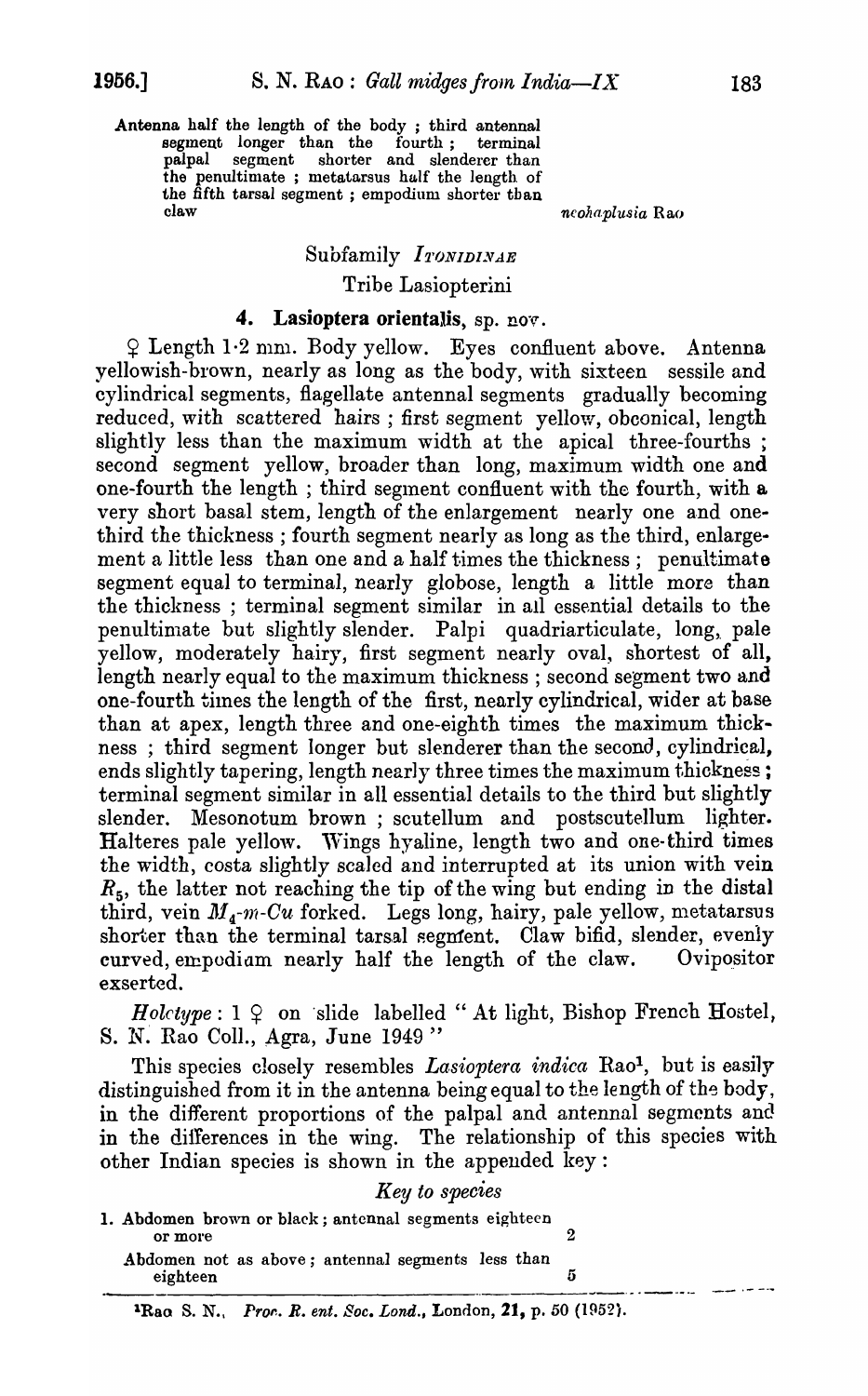| 2. Abdominal segments narrowly margined posteriorly,<br>antenna extending to the base of the abdomen,<br>empodium a little shorter than claw; ovipositor<br>about three-fourths the length of the abdomen | eriochloa Felt       |
|-----------------------------------------------------------------------------------------------------------------------------------------------------------------------------------------------------------|----------------------|
| Abdomen not as above, dorsally with silvery-white<br>submedian lines                                                                                                                                      | 3                    |
| 3 Antenna with twenty-four segments in $\varphi$ and extending<br>to near the base of the abdomen, ovipositor nearly<br>equal to the length of the body                                                   | falcata Felt         |
| Antenna with less than twenty-four segments                                                                                                                                                               | 4                    |
| 4. Antenna with eighteen segments in $\varphi$ , ovipositor as long<br>as the abdomen, terminal two palpal segments<br>unequal                                                                            | fluitans Felt        |
| Autonia with twenty segments                                                                                                                                                                              | <i>bryoniae</i> Felt |
| 5. Terminal two palpal segments equal in length                                                                                                                                                           | -6                   |
| Terminal two palpal segments unequal in length                                                                                                                                                            | 7                    |
| 6. Antenna less than half the length of the body                                                                                                                                                          | $.$ indica Rao       |
| Antenna as long as the body                                                                                                                                                                               | orientalis, sp. nov. |
| 7. Antenna with ten and possibly fifteen segments, empo-<br>dium as long as the claw                                                                                                                      | <i>paniculi</i> Felt |
| Antenna with sixteen segments, empodium about the<br>length of the claw                                                                                                                                   | asystasiae Nayar     |

### 5. Bryocrypta deepica, sp. nov.

 $\frac{1}{2}$  Length 1.35 mm. Body light brown to brownish-yellow. Antenna yellowish-brown, a little over half the length of the body, with fifteen segments; first segment (scape) short, widest at apex, width at apex equal to the length; second segment (pedicel) short, subcylindrical, slightly broader than long, wider at the basal one-third; third segment (Text-fig. *4f)* confluent with the fourth, cylindrical, moderately setose, twice the length of the first segment, twice as long as thick, slightly wider at the distal end, apical stem very short; fourth segment (Textfig.  $4f$ ) equul to the third; fifth segment (Text-fig.  $4f$ ) slightly shorter than the fourth, length one and a half times the thickness, with a stem of one-fifth the length of the enlargement; sixth segment equal to the fifth; eighth segment similar to the sixth; eleventh segment five-sevenths the length of the third, nearly oval, without stem; terminal segment (Text-fig 4e) longer than the eleventh and with an apical knob of one-fifth the length of the enlargement. Trophi prominent. Palpi (Text-fig. 4b) triarticulate, long, moderately setose, first segment wider at apex, narrow basally, one and a half times as long as broad; second segment one and a half times the length of the first and two and a half times as long as broad, cylindrical; third segment cylindrical, longest of all, more than one and a half times the length of the second and four times as long as broad. Mesonotum brown, scutellum, postscutellum and abdomen lighter. Wing (Text-fig.  $4a$ ) hyaline, normal, two and a half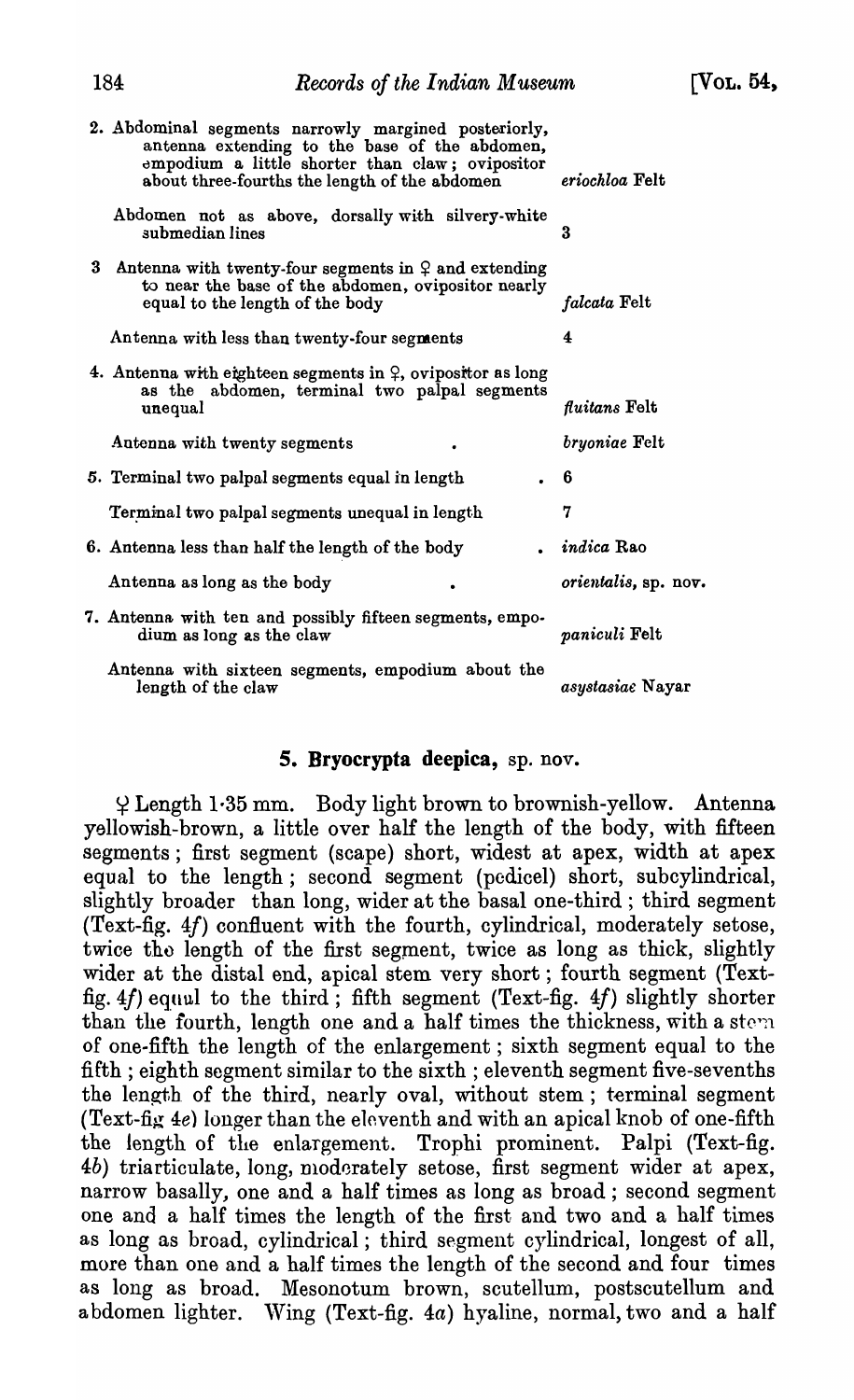times as long as broad, with three long veins, vein *Rs* distinctly at an angle with vein  $R_1$ , vein  $R_5$  reaching the apex of wing and interrupting the costa at its union, vein *M 4-m-Cu* forked. Halteres light brown. Legs pale yellow, long moderately hairy, metatarsus short, slightly shorter than the fifth tarsal segment; second tarsal segment the longest, slightly shorter than the rest of the segments combined. Claw (Textfig. 4c) dentate on all legs, bent at right angles, pale yellow. Empodium much shorter than claw. Ovipositor (Text-fig. 4d) slightly exserted, dorsal lobe broad, ventral lamellae small and narrow.



TEXT-PIG. *4.-Bryoeryptu deep1'ea,* sp. nov.

(a). Wing. (b). Palpi. (c). Claw. (d). Ovipositor. (e). Terminal three antenna<sup>l</sup> segments.  $(f)$ . Third, fourth and fifth antennal segments.

*Holotype*:  $1 \nsubseteq \text{on slide labelled 'At light, Hewett park, M.S. Mani}$ ColI., Agra, August, 1947"

This species differs from the only known species, *B. dubia* Kieffer<sup>1</sup>, in the length of the second palpal segment being two and a half times its own thickness and less than the length of the other two segments combined, in the flagellate segments being cylindrical and with short  $\frac{1}{\sqrt{16}} \frac{1}{\sqrt{16}} \frac{1}{\sqrt{16}} \frac{1}{\sqrt{16}} \frac{1}{\sqrt{16}} \frac{1}{\sqrt{16}} \frac{1}{\sqrt{16}} \frac{1}{\sqrt{16}} \frac{1}{\sqrt{16}} \frac{1}{\sqrt{16}} \frac{1}{\sqrt{16}} \frac{1}{\sqrt{16}} \frac{1}{\sqrt{16}} \frac{1}{\sqrt$ 

lI{ieffer, J. J., *Berl. ent. Z.,* Berlin, 41. p. 8 (1896).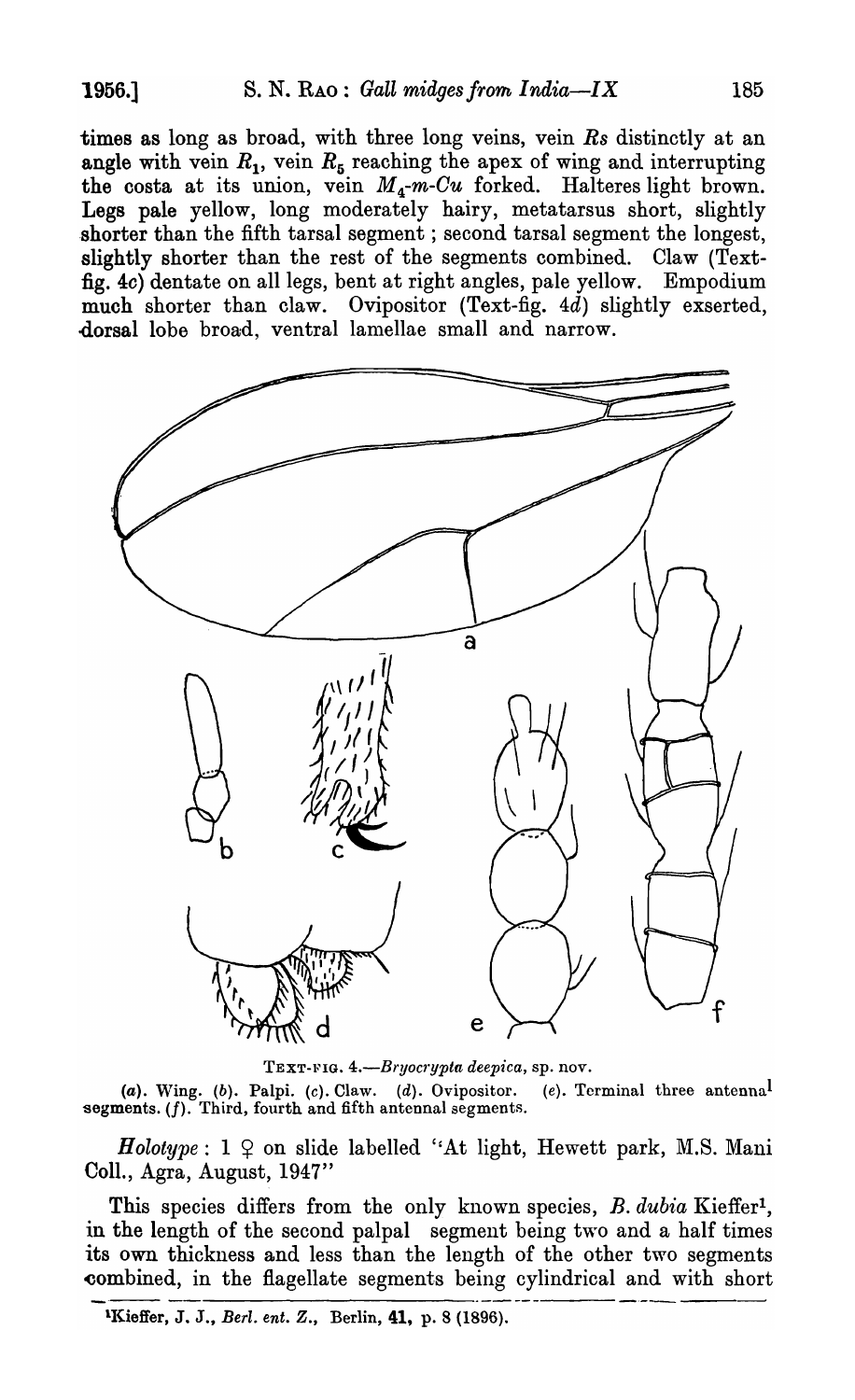stems, in the slightly exserted ovipositor and in the claw being longerthan the empodium.

### 6. Liebeliola dehradunensis, sp. nov.

 $Q$  Length 4.0 mm. Body brown. Antenna light brown, longer than body, with fourteen segments, flagellate segments nearly cylindrical, gradually becoming narrowed towards the apex, slightly constricted in the middle, with long stems and with two whorls of long setae and two whorls of closely attached circumfila; first segment (Text-fig. 5b}



TEXT-FIG. 5.-Liebeliola dehradunensis, sp. nov.

(a). Wing. (b). First four antennal segments. (c). Ovipositor. (d). Palpi. (e). Claw. ( *f).* Terminal three antennal segments.

short, slightly wider at apex than at base, width at apex a little over its own length; second segment (Text-fig.5b) as long as first, broadestin middle, length equal to the maximum width; third segment (Textfig. 5b) cylindrical, very slightly longer than and confluent with fourth segment, much longer than the first two segments combined, enlargement slightly constrioted in middle, nearly twice as long as thick, with a stem twice as long as its own thickness and measuring nearly one-third the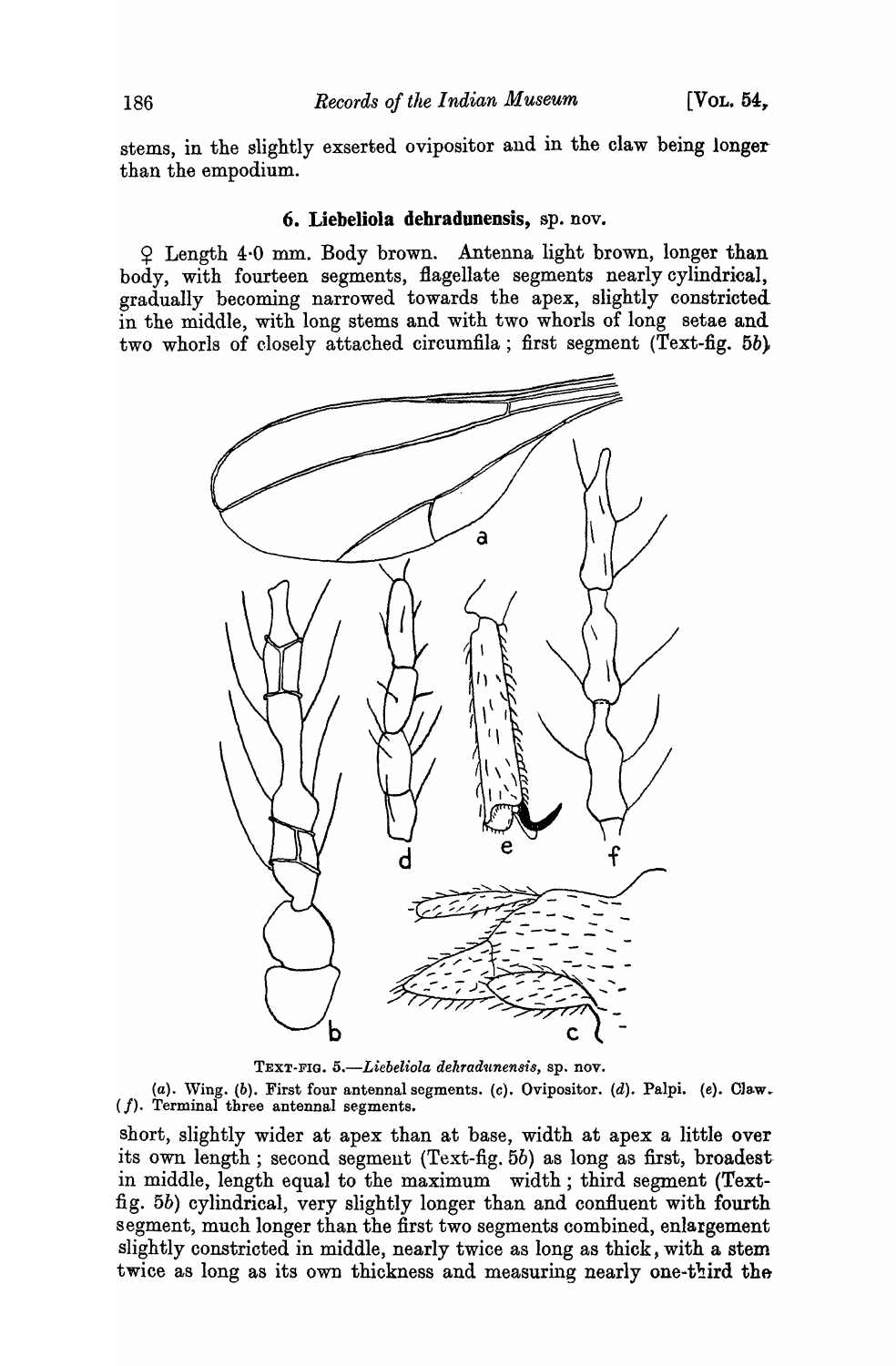length of enlargement; fourth segment (Text-fig. 5b) similar in all essential details to the third segment but very slightly slenderer than the latter; sixth segment shorter than the fourth, enlargement very slightly constricted in middle, twice as long as thick, with a stem a little over half the length of the enlargement and two and a half times its own thickness; eighth segment slightly slender but as long as the sixth, enlargement very slightly constricted in middle, two and one-fourth times as long as broad, stem a little longer than half the length of enlargement and nearly thrice as long as thick; penultimate segment (Text-fig.  $5f$ ) much shorter and slenderer than eighth segment, length of enlargement a little less than thrice its own thickness, stem one-third the length of the enlargement and thrice as long as thick; terminal segment (Text-fig.  $5f$ ) longer than the penultimate, enlargement slender but longer than that of the penultimate, four times as long as thick, with an apical knob of one-fourth the length of enlargement and thrice its own thickness. Palpi (Text-fig. 5d) quadriarticulate, long, moderately hairy, pale brown, first segment nearly cylindrical, length one and two-thirds the width in the middle, second segment widest at the apical three-fourths, length one and one-sixth the length of the first and a little less than the maximum width, third segment longer than second, wider at apex than at base, length two and one-third the maximum width, terminal segment longest of all the segments, cylindrical, length three and a half times the maximum width. Mesonotum dark brown, scutellum and postscutellum brown. Abdomen pale brown. Halteres pale yellow. Wing  $(Text-fig. 5a)$  hyaline, nearly twice as long as broad, with three long veins, vein *Rs* distinct, at right angles, vein  $R_5$  slightly curved and reaching the wing margin a little beyond the apex, vein  $M_{\mu}$ -m-Cu forked. Legs pale yellow, long, thickly hairy, metatarsus nearly one-sixth the length of the second tarsal segment and also slightly shorter than the terminal tarsal segment, second tarsal segment longer than the rest of the segments combined. Claw (Textfig. 5e) slender, simple, dark brown, bent at right angles; empodium nearly half the length of the claw. Ovipositor (Text-fig. 5c) slightly exserted, dorsal lamellae elliptic, small.

*Holotype*:  $1 \Omega$  on slide labelled "On wing, Officer's Rest House, S. N. Rao ColI., Dehra Dun, 7-7-1950"

# 7. Liebeliola diurni, sp. nov.

<sup>~</sup>Length 4·5 mm. Body brown. Antenna light brown, nearly equal to the length of the body, with fourteen segments, flagellate segments cylindrical, distal segments gradually becoming narrowed, enlargements slightly constricted in the middle, with long stems and two whorls of setae and two whorls of circumfila; first and second segments not visible in the preparation, third segment (Text-fig. 6e) cylindrical, longer than but confluent with the fourth segment, enlargement very slightly constricted in the middle, thrice as long as thick, with the stem a little over twice as long as thick and one-third the length of the enlargement; fourth segment (Text-fig. 6e) shorter than the third segment, enlargement a little over twice as long as thick, stem a little less than half the length of the enlargement and nearly twice as long as thick; sixth segment shorter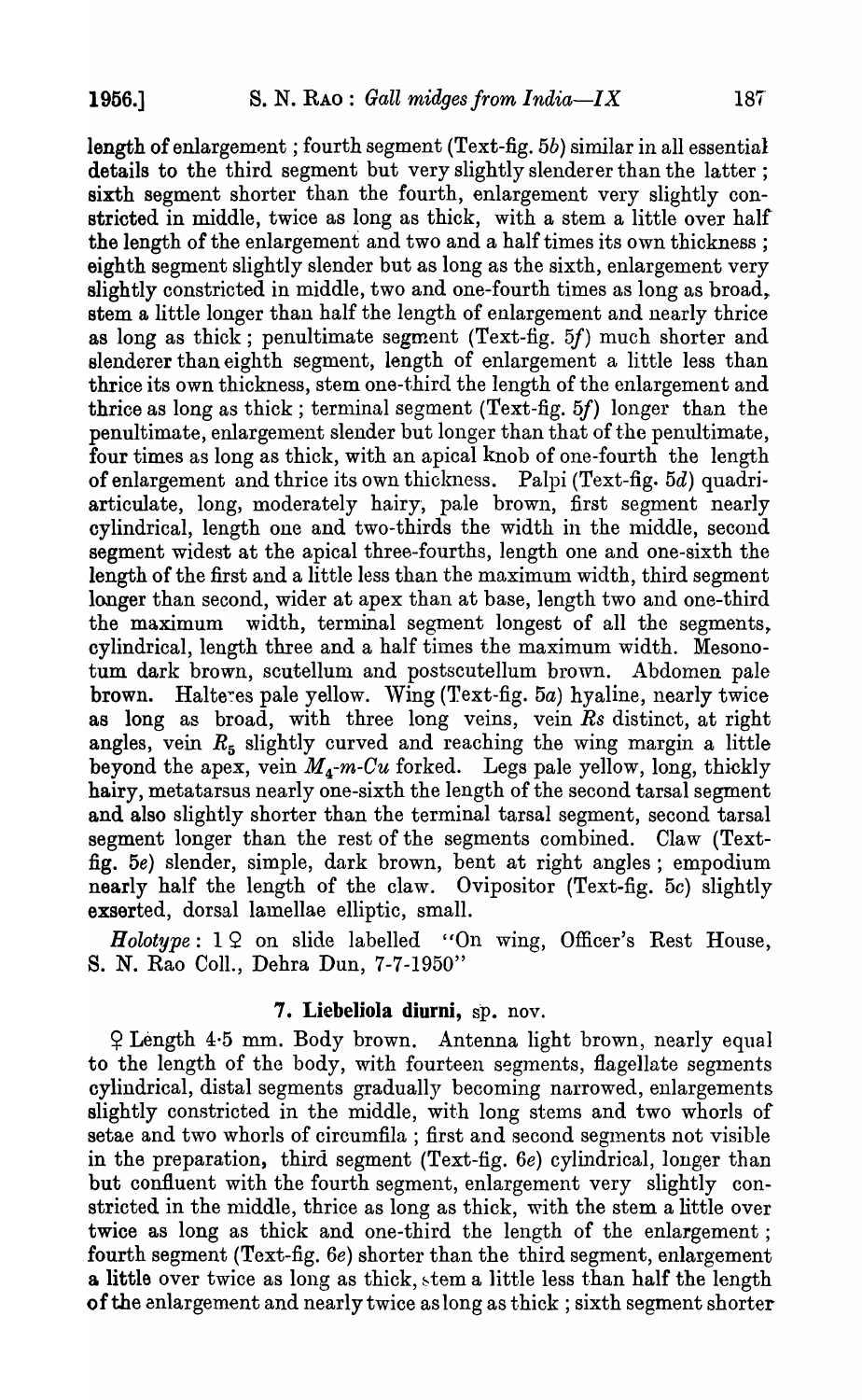than the fourth, enlargement very slightly constricted in the middle, length a littie less than twice the thickness, stem two-thirds the length of the enlargement and nearly thirce as long as thick; eighth segment similar in all essential details to the sixth; penultimate segment (Textfig. 6a) shorter than the eighth segment, length of enlargement a little over twice its own thickness, stem nearly four times as long as thick and half the length of the enlargement; terminal segment (Text-fig. 6a) longer than the penultimate segment, enlargement thrice as long as thick, with an apical knob measuring two-sevenths the length of the enlargement and two and a half times as long as thick. Trophi not very prominent. Palpi (Text-fig. 6c) pale yellow, quadriarticulate, long, moderately



TEXT-FIG. 6.-Liebeliola diurni, sp. nov.

(a). Terminal three antennal segments. (b). Ovipositor. (c). Palpi. (d). Claw.  $(e)$ . Third and fourth antennal segments.  $(f)$ . Wing.

setose, first segment nearly cylindrical, length one and one-fourth the thickness, second segment twice as long as the first, cylindrical, two and a half times as long as thick, third segment shorter than the second, widest at the apical three-fourths, length two and a half times the thickness,terminal segment longest of all, nearly cylindrical, length three and one-fourth times the thickness. Mesonotum brown. Scutellum brown. Abdomen yellowish-black. Wing (Text-fig. 6f ) hyaline, length twice the breadth, with three long veins, vein  $\overline{Rs}$  distinctly at an angle, vein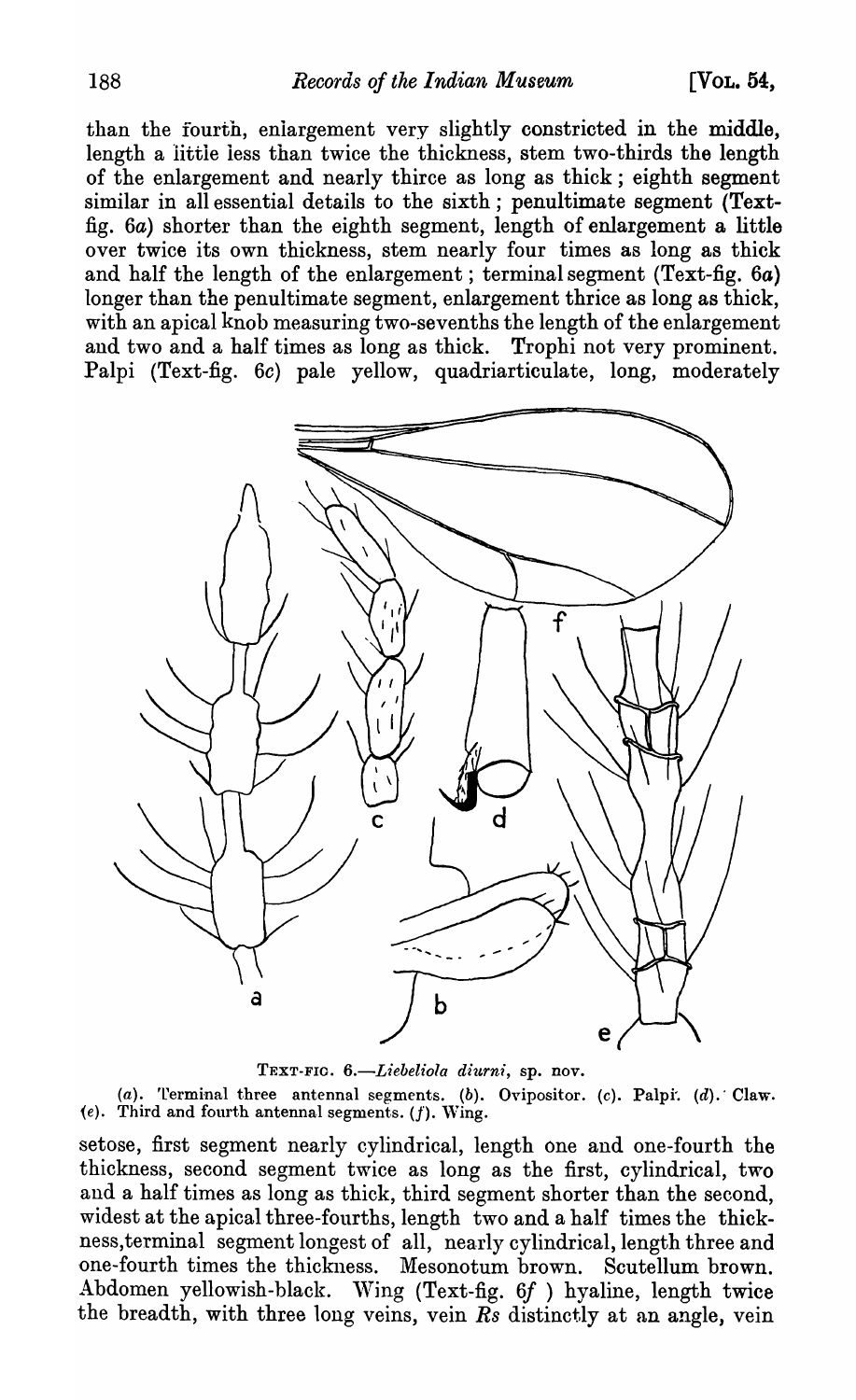*Rs* slightly curved and reaching the margin of wing beyond its apex, vein  $\tilde{M}_4$ -m-Cu forked. Legs yellowish-brown, thickly hairy, metatarsus one-sixth the second tarsal segment and nearly equal to the terminal tarsal segment, second tarsal segment nearly equal to the rest of the segments combined. Claw (Text-fig. *6d)* simple, slender, dark brown, bent nearly at right angles, empodium half the length of the claw. Ovipositor (Text-fig. 6b) slightly exserted, small, lamellae elliptic.

*Holotype*:  $1 \nsubseteq \text{on slide labelled "On wing, Zoology Laboratory, St.}$ John's College, Agra, S. N. Rao Coll., 18-7-1950"

This species differs from *L. dehradunensis* Rao in the legs, palpi, antenna and ovipositor and its place is as shown in the following key:

### *Key to species*

1. Third antennal segment twice as long as the fourth and four to five times as long as thick; stems of the antennal segments twice as long as thick *prosopid'is* K. & J.

Not as above 2008.

2. Second palpal segment ionger than the first but shorter than the third and less than twice its own thickness .. *deltradunensis,* sp. nov.

Second palpal segment longer than both the first and third segments and two and a half times as long as thick  $dirni$ , sp. nov.

# 8. Vanchidiplosis brevipalpi, sp. nov.

 $Q$  Length 0.9 mm. Body brown. Eyes confluent above. Trophi slightly produced. Antenna light-brown, half the length of the body, with fifteen segments, flagellate segments gradually becoming reduced and cylindrical, with two whorls of closely attached circumfila and scattered setae with very short apical stems; first and second segments not visible in the preparation; third segment (Text-fig. 7f) confluent with the fourth, appearing as one single segment but for a slight constriction in the middle, with a very short stem at base, enlargement slightly narrower than that of the fourth segment, length of enlargement a little over two and a half times its own thickness; fourth segment (Textfig. *7f)* little shorter than the third, with a very short neck, length of enlargement two and one-third times its own thickness; eighth segment (Text-fig. 7b) with a small apical stem, enlargement nearly twice as long as thick, stem very short, one-seventh the length of the segment and length nearly one-fourth the thickness of the enlargement and threefifths its own thickness; thirteenth segment (Text-fig. 7g) cylindrical, enlargement twice as long as thick, with a stem one-fifth the length of the enlargement, broader than long, length one-twelfth its own thickness; penultimate segment (Text-fig.  $7g$ ) cylindrical, enlargement very slightly longer than that of the preceding segment. Length very little over twice the thickness, stem shorter than that of the preceding segment, broader than long; terminal segment (Text-fig. 7g) with a small knob of nearly one-third the length of the segment and twice as long as thick. Palpi (Text-fig. 7c) short, blackish-brown, with scanty hairs, first segment cylindrical, broadest at the apical three-fourths, length a little over one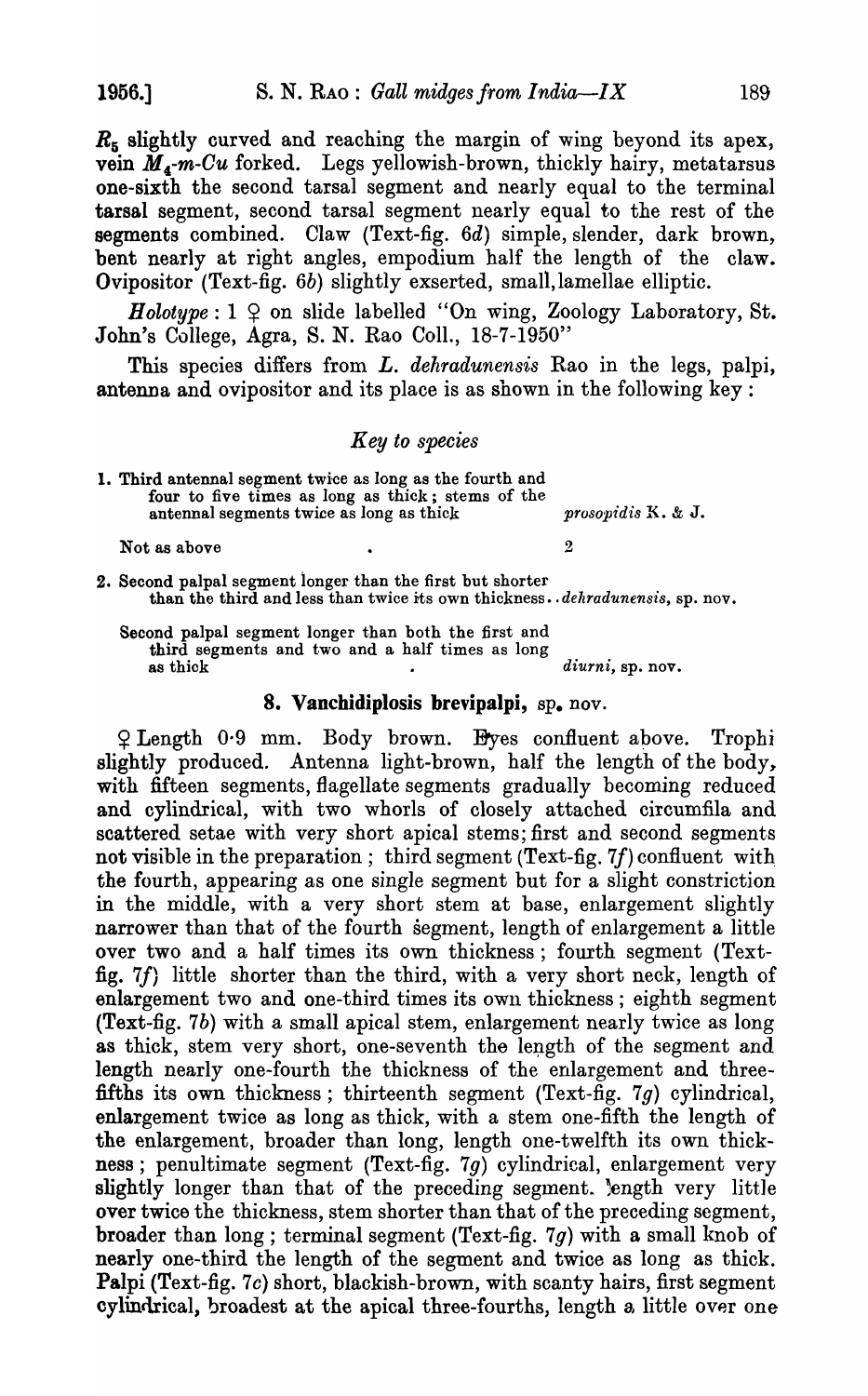and one-fourth times the maximum thickness; second segment cylindrical, very slightly shorter than twice the length of the first and also a little less than thrice its own thickness; third segment cylindrical, ends tapering, very slightly shorter than the second, length thrice its own thickness; fourth. segment cylindrical, ends tapering, longest of all, length four and a half times its own thickness. Mesonotum blackish-brown, scutellum and postscutellum brown. Halteres pale brown. Abdomen brown. Wing (Text-fig. 7a) hyaline, length nearly two and three-eighth the width, with four long veins, costa interrupted at its union with vein  $R_5$ , vein  $R_8$ 



TEXT-FIG. 7.-*Vanchidiplosis brexipalpi*, sp. nov

(a). Wing. (b). Sixth, seventh and eighth antennal segments. (c). Palpi. (d). Claw. (e). Ovipositor. (f). Third and fourth antennai segments. (g). Thirteenth, fourteenth and fifteenth antennal segments.

distinctly at right angles, vein  $R_5$  reaching the margin of wing well beyond the apex, vein *M* obsolete both apically and distally, vein  $M_4$ - $m$ -Cu forked. Legs long, hairy, brown, metatarsus shorter than the terminal tarsal segment. Claw (Text-fig.  $7d$ ) dark brown, bifid basally, evenly curved, empodium a little less than half the length of claw. Ovipositor (Text-fig. 7e) slightly exserted with elongate oval lobes.

*Holotype*:  $1 \nsubseteq$  dissected and mounted on slide labelled "On wing, at light, Aizaz Manzil, Agra, S. N. Rao Coll., 29-9-1950"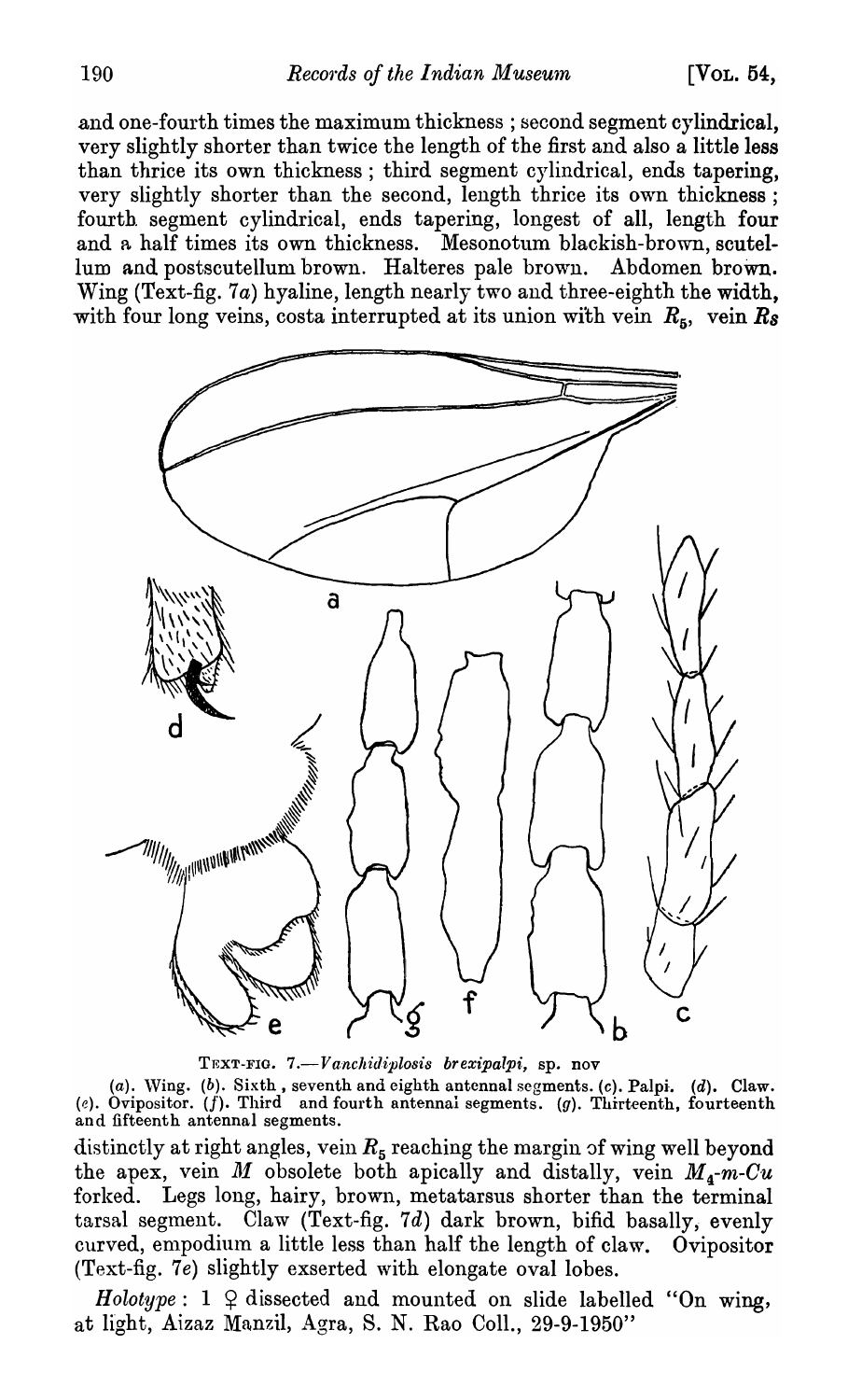### 9. Vanchidiplosis longipalpi, sp. nov.

<sup>~</sup>Length I-I mm. Body yellowish-brown. Eyes confluent above. Trophi very slightly produced. Antenna light brown, a little less than half the length of body, with fifteen segments, flagellate segments gra-dually becoming reduced, cylindrical, (some segments are nearly globose),



TEXT-FIG. 8.-*Vanchidiplosi8 longipalpi,* sp. *nov.* 

(a). Wing. (b). Claw. (c). Ovipositor. (d). First two antennal segments. (e). Twelfth antennal segment. (f). Ninth antennal segment. (g). Seventh and eighth antennal segments.  $(h)$ . Palpi.  $(i)$ . Third, fourth, fifth and sixth antennal segments.

with two whorls of closely attached circumfila and with hairs irregularly placed in two whorls, with very short apical stems, first and second segments as in Text-figure 8d; third segment (Text-fig. 8i) confluent with fourth, with a very small stem at base, slightly longer than fourth segment, enlargement two and a half times as long as thick; fourth segment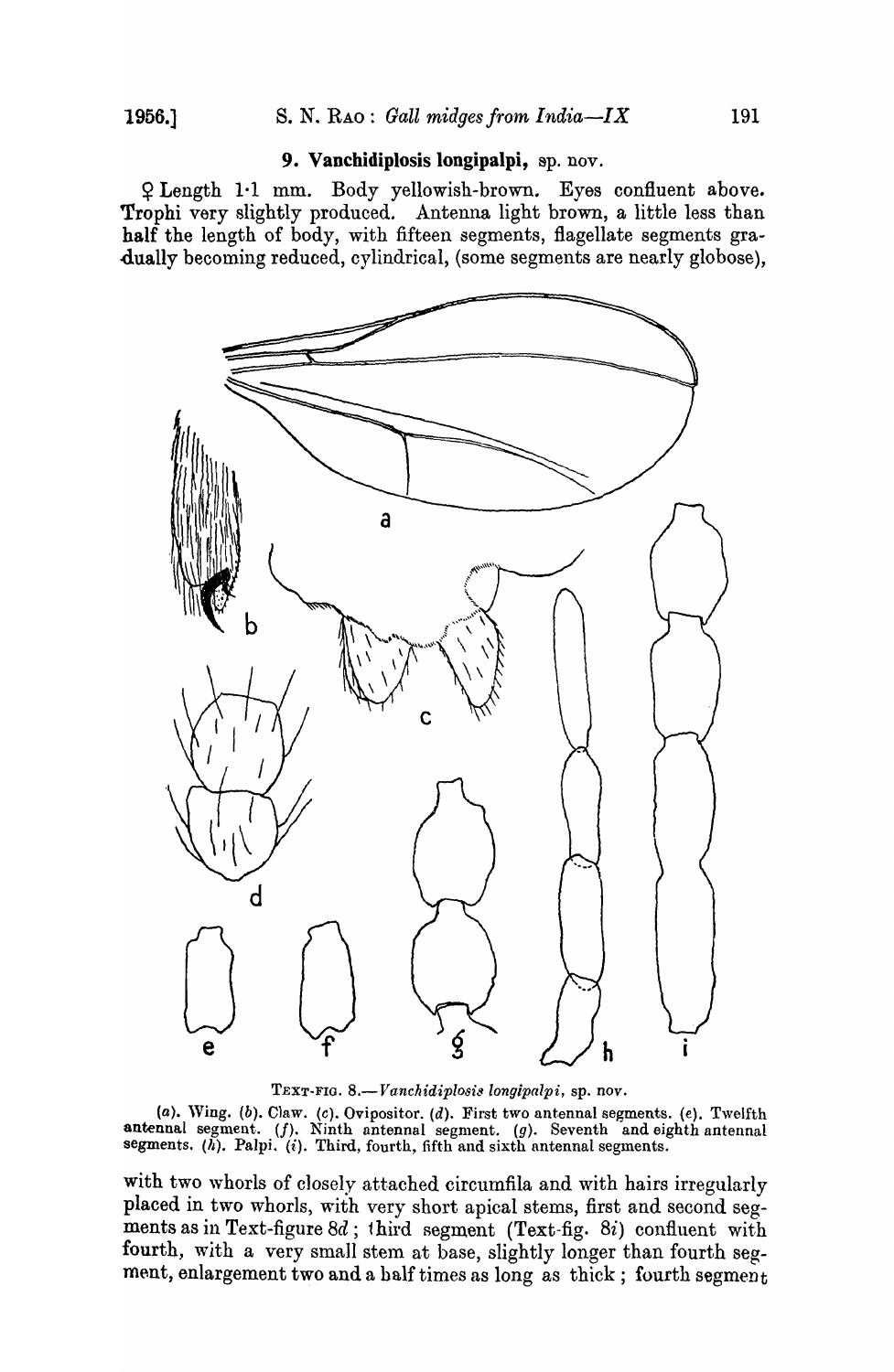shorter than the third, appearing as though it is only one single segment with a small constriction in the middle, enlargement two and three-fifths as long as thick, length of stem two-thirds its own thickness; seventh segment as in Text-figure  $8q$ ; eighth segment (Text-fig.  $8q$ ) nearly globose, enlargement two and one-fourth times as long as thick, with a stem onesixth the length of the enlargement and one-third its own thickness; ninth segment as in Text-figure *8f;* twelfth segment as in Text-figure *8e;* thirteenth segment partly shrunk, nearly globose, enlargement twice as long as thick, with a stem one-tenth the length of the enlargement and half as long as thick; penultimate segment partly shrunk, nearly globose, enlargement thrice as long as thick, with a stem which is broader than long; terminal segment as long as the penultimate, with a knob of two-fifths the enlargement. the penultimate, with a knob of two-fifths the and four times as long as thick. Palpi (Text-fig. 8h) long, brown, quadriarticulate, with scattered hairs, first segment shortest of all, nearly cylindrical, length one and two-fifths the maximum thickness, at the apical three-fourths; second segment cylindrical, a little less than twice the length of the first and nearly thrice as long as thick; third segment nearly as long as the second, selender, nearly cylindrical, with the ends tapering, length four times the maximum thickness at the apical third; fourth segment longest of all, length nearly five times its own thickness. Mesonotum brown, scutellum and postscutellum lighter. Halteres pale yellow. Abdomen yellow. Wing (Text-fig. 8a) hyaline, two and three-eighths as long as broad, with four long veins and the veins moderately scaled, costa interrupted *at* its union with vein  $R_5$ , vein Rs distinct and nearly at right angles to vein  $R_1$ , vein  $R_5$ slightly curved and reaching the wing margin well beyond the apex, vein *M* obsolete at the ends, vein  $M_4$ -m-Cu forked. Legs long, hairy, yellowish-brown, metatarsus three-fourths the terminal tarsal segment. Claw (Text-fig. 8b) brown, evenly curved, bifid basally, empodium half the length of the claw. Ovipositor (Text-fig. Bc) slightly exserted with broadly oval lobes.

*Holotype*:  $1 \nsubseteq$  dissected and mounted on slide labelled "At light, Hewett Park, M. S. Mani ColI., Agra, August 1947"

This species is distinguished from *V brevipalpi* Rao in the differences in the antennal segments, the antenna measuring less than half the length of the body, the third antennal segment being longer than the fourth, the second and third palpal segments being equal in length, and in the claw being twice the empodium. Its relationship with other species is shown in the following key:

## *Key to species*

1. Terminal palpal segment spatulate, longer than the third; empodium nearly equal to claw; lobes of ovipositor oval *'1* and *ranchi* Nayar

- Terminal palpal segment cylindrical; empodium half or one-fourth the length of claw 2
- 2. Terminal palpal segment nearly equal to the third; empodium half the length of claw; lobes of ovipositor<br>triangular *agraensis* Rao